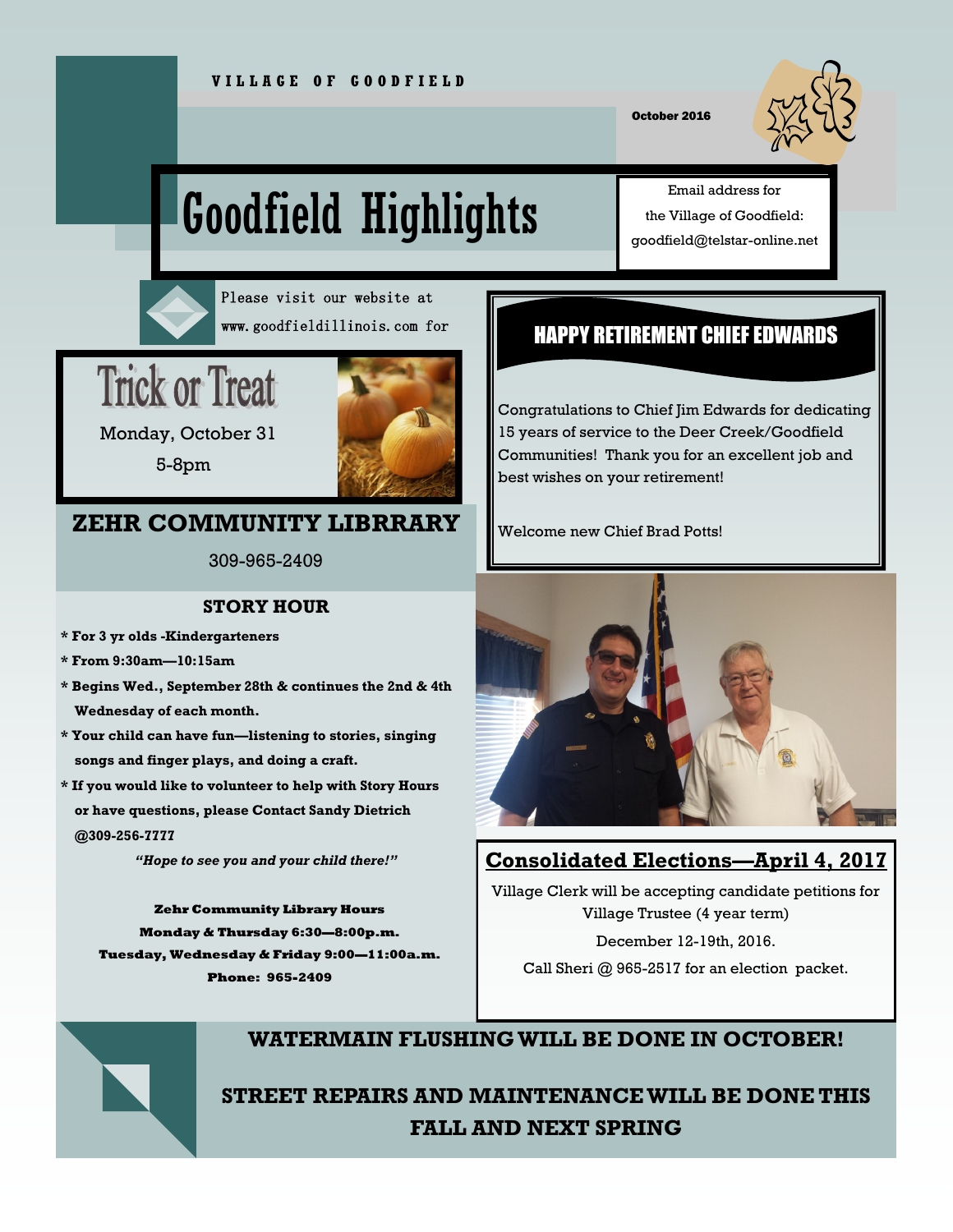## MISCELLANEOUS VILLAGE INFO

#### **DIRECT DEBIT**

#### **AVAILABLE FOR WATER & SEWER PAYMENTS**

The Village accepts direct debit for water/sewer payments. This eliminates the need to write a check to the Village. You receive a bill stating how much you owe, then the amount is automatically debited from your selected bank account on the specified date.

Applications are available on the Vill a g e W e b s i t e www.goodfieldillinois.com or can be picked up at the Village Office.

#### GOODFIELD FIRE DEPARTMENT IS STILL LOOKING FOR VOLUNTEERS!

**We currently have 13 on our squad and can staff up to 20. Without available volunteers, you may not get the help you need in the time you need it during your next emergency. Become a volunteer and help us make sure our community stays protected. We have applications available in a container underneath the mailbox at the station, and anyone interested in joining can call Erik Johnson @309-253-6794.**

#### **DAYLIGHT SAVINGS NOV. 6TH**

This is a good time to check and change the batteries in smoke detectors and CO alarms!

## **Snow Plowing**

#### **Fall Street Maintenance**

Fall street maintenance work is done to repair some street damage along with maintenance of ditches and the edges of the roads. This may result in grading the ditch area along the road to promote better drainage. Keep in mind your property line usually ends 10-15 feet from the edge of the street. This allows us to perform maintenance to the road and ditches as needed in the public right of way.



#### **ADDWC RECYCLING**

#### **CONTACT INFORMATION**

Phone: 309-467-3015

ADDWC@MTCO.com

www.addwc.org

Snow Plowing season will soon be here! Please help us make the job easier and faster for everyone by not parking on the streets until after the streets have been cleared. This would be very helpful for the operators. Snowfalls require vehicles to be removed from the streets until the streets are cleared edge to edge. Repeat offenders will be ticketed and or towed. We also request residents and businesses not pushing, shoveling or blowing snow into the streets. Keep pushed snow on your property as it creates problems for the snow plows and street traffic. Your cooperation is appreciated and helps to complete the job sooner.

#### **SOLICITOR'S**

Be aware of solicitor's and know what to ask! If anyone is going door to door selling anything they must have a solicitor's permit from the Village.

They also must carry the permit on them. If they do not have a permit please call the Village Hall (965-2517) or Goodfield Police (447-6265).

As always...never let someone into your house if you do not know them!

**Grass Clippings** Please do not blow grass clippings on the streets or sidewalks. This restricts the flow to the storm sewer system.

#### **Man's Best Friend**

Please be respectful of others! If your dog makes a "mess"in Village right of way or on someone else's yard please clean it up!

#### **POLICE NUMBERS**

FOR EMERGENCIES both Tazewell and Woodfore County DIAL 911

NON EMERGENCY TAZEWELL COUNTY (800) 322-9166

NON EMERGENCY WOODFORD COUNTY (309) 467-2375

POLICE DEPARTMENT 106 E FIRST ST., DEER CREEK (309) 447-6265